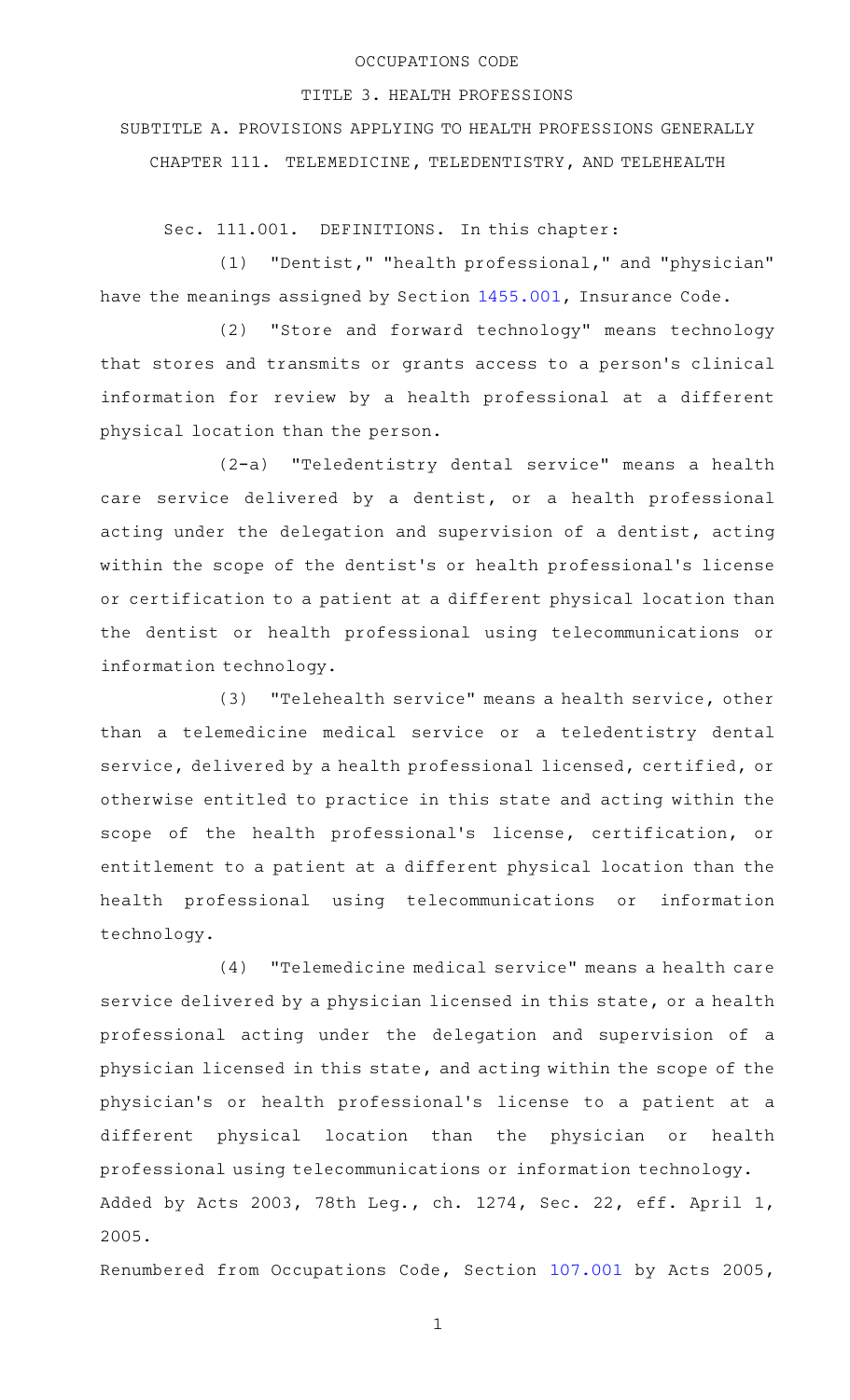79th Leg., Ch. 728 (H.B. [2018\)](http://www.legis.state.tx.us/tlodocs/79R/billtext/html/HB02018F.HTM), Sec. 23.001(69), eff. September 1, 2005.

Amended by:

Acts 2017, 85th Leg., R.S., Ch. 205 (S.B. [1107](http://www.legis.state.tx.us/tlodocs/85R/billtext/html/SB01107F.HTM)), Sec. 1, eff. May 27, 2017.

Acts 2021, 87th Leg., R.S., Ch. 811 (H.B. [2056](http://www.legis.state.tx.us/tlodocs/87R/billtext/html/HB02056F.HTM)), Sec. 2, eff. September 1, 2021.

Sec. 111.002. INFORMED CONSENT. (a) A treating physician, dentist, or health professional who provides or facilitates the use of telemedicine medical services, teledentistry dental services, or telehealth services shall ensure that the informed consent of the patient, or another appropriate individual authorized to make health care treatment decisions for the patient, is obtained before telemedicine medical services, teledentistry dental services, or telehealth services are provided.

(b) A dentist who delegates a teledentistry dental service shall ensure that the informed consent of the patient includes disclosure to the patient that the dentist has delegated the service.

Added by Acts 2003, 78th Leg., ch. 1274, Sec. 22, eff. April 1, 2005.

Renumbered from Occupations Code, Section [107.002](http://www.statutes.legis.state.tx.us/GetStatute.aspx?Code=OC&Value=107.002) by Acts 2005, 79th Leg., Ch. 728 (H.B. [2018\)](http://www.legis.state.tx.us/tlodocs/79R/billtext/html/HB02018F.HTM), Sec. 23.001(69), eff. September 1, 2005.

## Amended by:

Acts 2021, 87th Leg., R.S., Ch. 811 (H.B. [2056](http://www.legis.state.tx.us/tlodocs/87R/billtext/html/HB02056F.HTM)), Sec. 3, eff. September 1, 2021.

Sec. 111.003. CONFIDENTIALITY. A treating physician, dentist, or health professional who provides or facilitates the use of telemedicine medical services, teledentistry dental services, or telehealth services shall ensure that the confidentiality of the patient 's clinical information is maintained as required by Chapter [159,](http://www.statutes.legis.state.tx.us/GetStatute.aspx?Code=OC&Value=159) by Subchapter [C](http://www.statutes.legis.state.tx.us/GetStatute.aspx?Code=OC&Value=258.101), Chapter [258,](http://www.statutes.legis.state.tx.us/GetStatute.aspx?Code=OC&Value=258) or by other applicable law. Added by Acts 2003, 78th Leg., ch. 1274, Sec. 22, eff. April 1, 2005.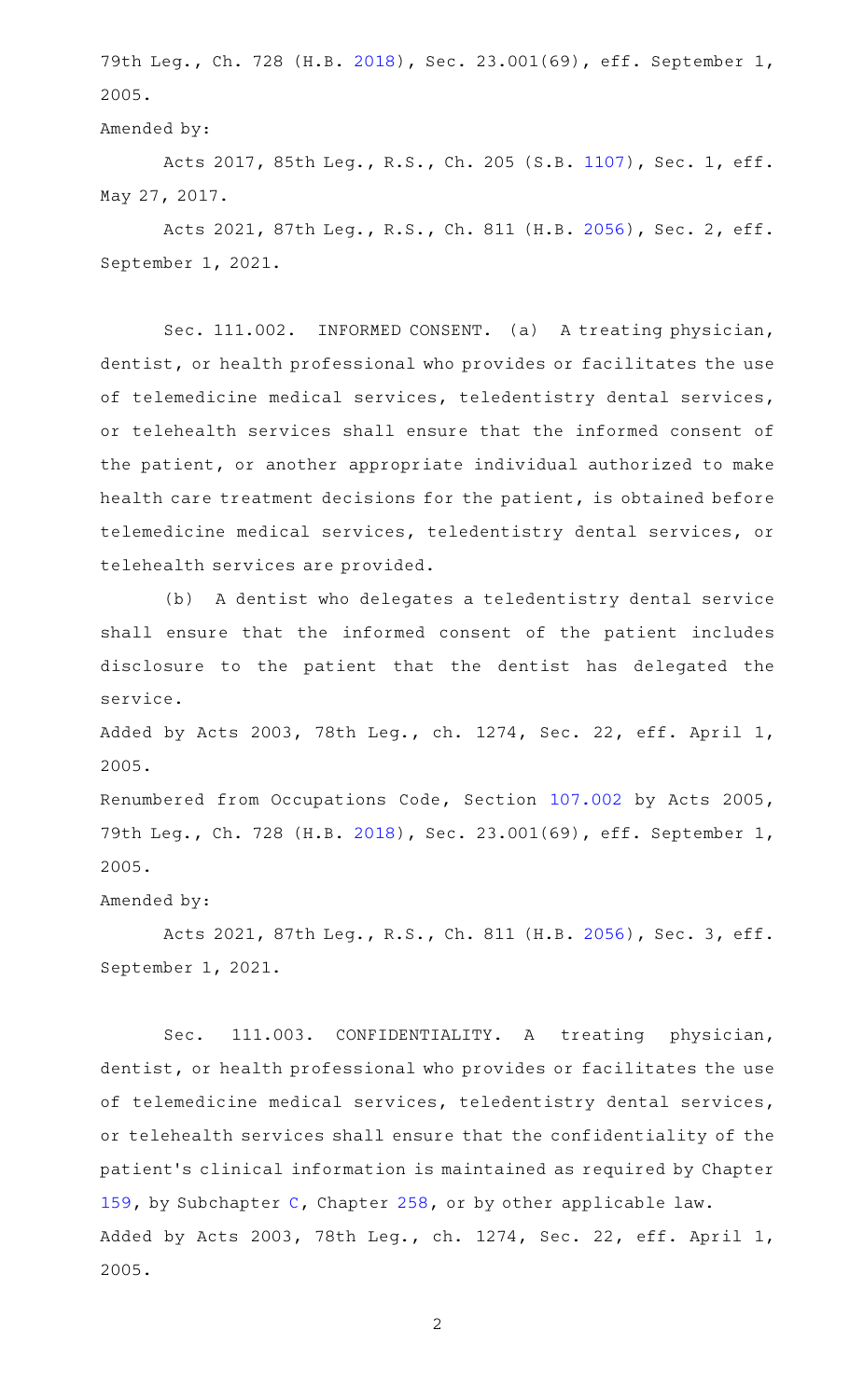Renumbered from Occupations Code, Section [107.003](http://www.statutes.legis.state.tx.us/GetStatute.aspx?Code=OC&Value=107.003) by Acts 2005, 79th Leg., Ch. 728 (H.B. [2018\)](http://www.legis.state.tx.us/tlodocs/79R/billtext/html/HB02018F.HTM), Sec. 23.001(69), eff. September 1, 2005.

#### Amended by:

Acts 2021, 87th Leg., R.S., Ch. 811 (H.B. [2056](http://www.legis.state.tx.us/tlodocs/87R/billtext/html/HB02056F.HTM)), Sec. 4, eff. September 1, 2021.

Sec. 111.004. RULES. (a) The Texas Medical Board, in consultation with the commissioner of insurance, as appropriate, may adopt rules necessary to:

(1) ensure that patients using telemedicine medical services receive appropriate, quality care;

(2) prevent abuse and fraud in the use of telemedicine medical services, including rules relating to the filing of claims and records required to be maintained in connection with telemedicine medical services;

(3) ensure adequate supervision of health professionals who are not physicians and who provide telemedicine medical services; and

(4) establish the maximum number of health professionals who are not physicians that a physician may supervise through a telemedicine medical service.

(b) The State Board of Dental Examiners, in consultation with the commissioner of insurance, as appropriate, may adopt rules necessary to:

(1) ensure that patients using teledentistry dental services receive appropriate, quality care;

(2) prevent abuse and fraud in the use of teledentistry dental services, including rules relating to the filing of claims and records required to be maintained in connection with teledentistry dental services;

(3) ensure adequate supervision of health professionals who are not dentists and who provide teledentistry dental services under the delegation and supervision of a dentist; and

(4) authorize a dentist to simultaneously delegate to and supervise through a teledentistry dental service not more than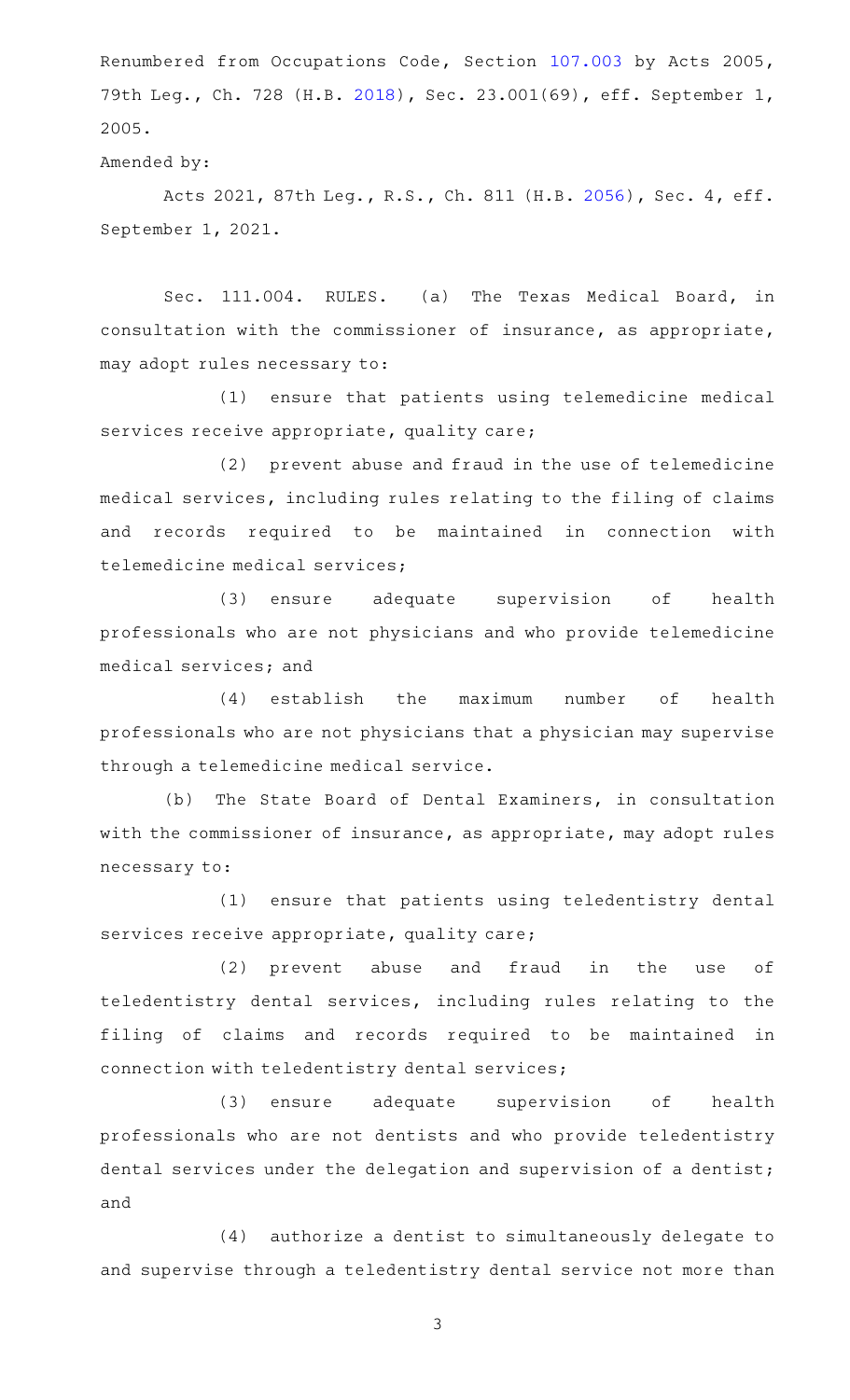five health professionals who are not dentists.

Added by Acts 2003, 78th Leg., ch. 1274, Sec. 22, eff. April 1, 2005.

Renumbered from Occupations Code, Section 107.004 by Acts 2005, 79th Leg., Ch. 728 (H.B. [2018\)](http://www.legis.state.tx.us/tlodocs/79R/billtext/html/HB02018F.HTM), Sec. 23.001(69), eff. September 1, 2005.

Amended by:

Acts 2017, 85th Leg., R.S., Ch. 205 (S.B. [1107](http://www.legis.state.tx.us/tlodocs/85R/billtext/html/SB01107F.HTM)), Sec. 2, eff. May 27, 2017.

Acts 2021, 87th Leg., R.S., Ch. 811 (H.B. [2056](http://www.legis.state.tx.us/tlodocs/87R/billtext/html/HB02056F.HTM)), Sec. 5, eff. September 1, 2021.

Sec. 111.005. PRACTITIONER-PATIENT RELATIONSHIP FOR TELEMEDICINE MEDICAL SERVICES OR TELEDENTISTRY DENTAL SERVICES. (a) For purposes of Section  $562.056$ , a valid practitioner-patient relationship is present between a practitioner providing a telemedicine medical service or a teledentistry dental service and a patient receiving the service as long as the practitioner complies with the standard of care described in Section [111.007](http://www.statutes.legis.state.tx.us/GetStatute.aspx?Code=OC&Value=111.007) and the practitioner:

(1) has a preexisting practitioner-patient relationship with the patient established in accordance with rules adopted under Section [111.006](http://www.statutes.legis.state.tx.us/GetStatute.aspx?Code=OC&Value=111.006);

(2) communicates, regardless of the method of communication, with the patient pursuant to a call coverage agreement established in accordance with:

(A) Texas Medical Board rules with a physician requesting coverage of medical care for the patient; or

(B) State Board of Dental Examiners rules with a dentist requesting coverage of dental care for the patient; or

(3) provides the telemedicine medical services or teledentistry dental services through the use of one of the following methods, as long as the practitioner complies with the follow-up requirements in Subsection (b), and the method allows the practitioner to have access to, and the practitioner uses, the relevant clinical information that would be required in accordance with the standard of care described in Section [111.007](http://www.statutes.legis.state.tx.us/GetStatute.aspx?Code=OC&Value=111.007):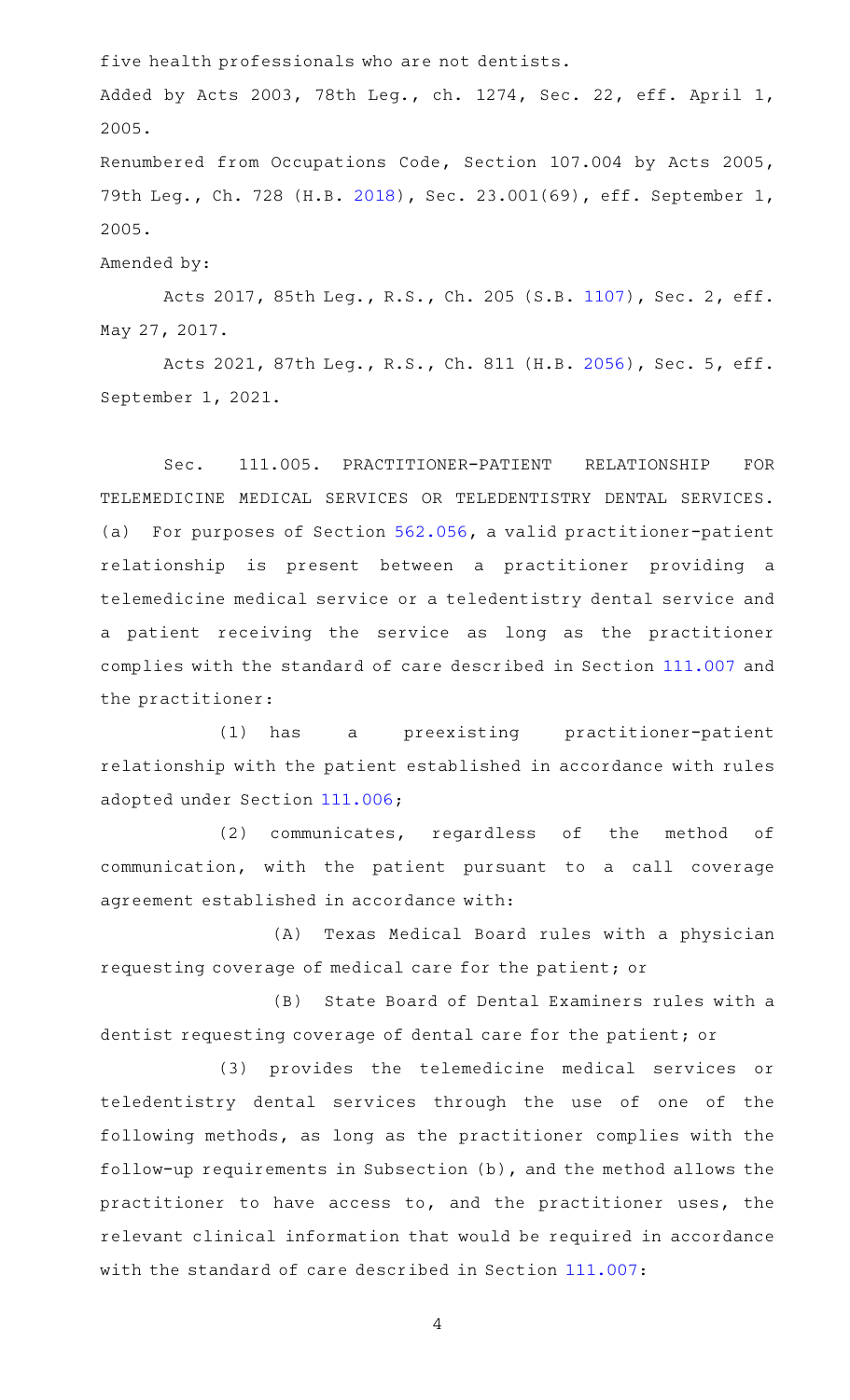(A) synchronous audiovisual interaction between the practitioner and the patient in another location;

(B) asynchronous store and forward technology, including asynchronous store and forward technology in conjunction with synchronous audio interaction between the practitioner and the patient in another location, as long as the practitioner uses clinical information from:

(i) clinically relevant photographic or video images, including diagnostic images; or

(ii) the patient's relevant clinical records, such as the relevant medical or dental history, laboratory and pathology results, and prescriptive histories; or

(C) another form of audiovisual telecommunication technology that allows the practitioner to comply with the standard of care described in Section [111.007.](http://www.statutes.legis.state.tx.us/GetStatute.aspx?Code=OC&Value=111.007)

(b) A practitioner who provides telemedicine medical services to a patient as described in Subsection (a)(3) shall:

(1) provide the patient with guidance on appropriate follow-up care; and

(2) if the patient consents and the patient has a primary care physician, provide to the patient's primary care physician within 72 hours after the practitioner provides the services to the patient a medical record or other report containing an explanation of the treatment provided by the practitioner to the patient and the practitioner 's evaluation, analysis, or diagnosis, as appropriate, of the patient 's condition.

(c) Notwithstanding any other provision of this section, a practitioner-patient relationship is not present if a practitioner prescribes an abortifacient or any other drug or device that terminates a pregnancy.

Added by Acts 2017, 85th Leg., R.S., Ch. 205 (S.B. [1107](http://www.legis.state.tx.us/tlodocs/85R/billtext/html/SB01107F.HTM)), Sec. 3, eff. May 27, 2017.

# Amended by:

Acts 2021, 87th Leg., R.S., Ch. 811 (H.B. [2056](http://www.legis.state.tx.us/tlodocs/87R/billtext/html/HB02056F.HTM)), Sec. 6, eff. September 1, 2021.

Acts 2021, 87th Leg., R.S., Ch. 811 (H.B. [2056](http://www.legis.state.tx.us/tlodocs/87R/billtext/html/HB02056F.HTM)), Sec. 7, eff. September 1, 2021.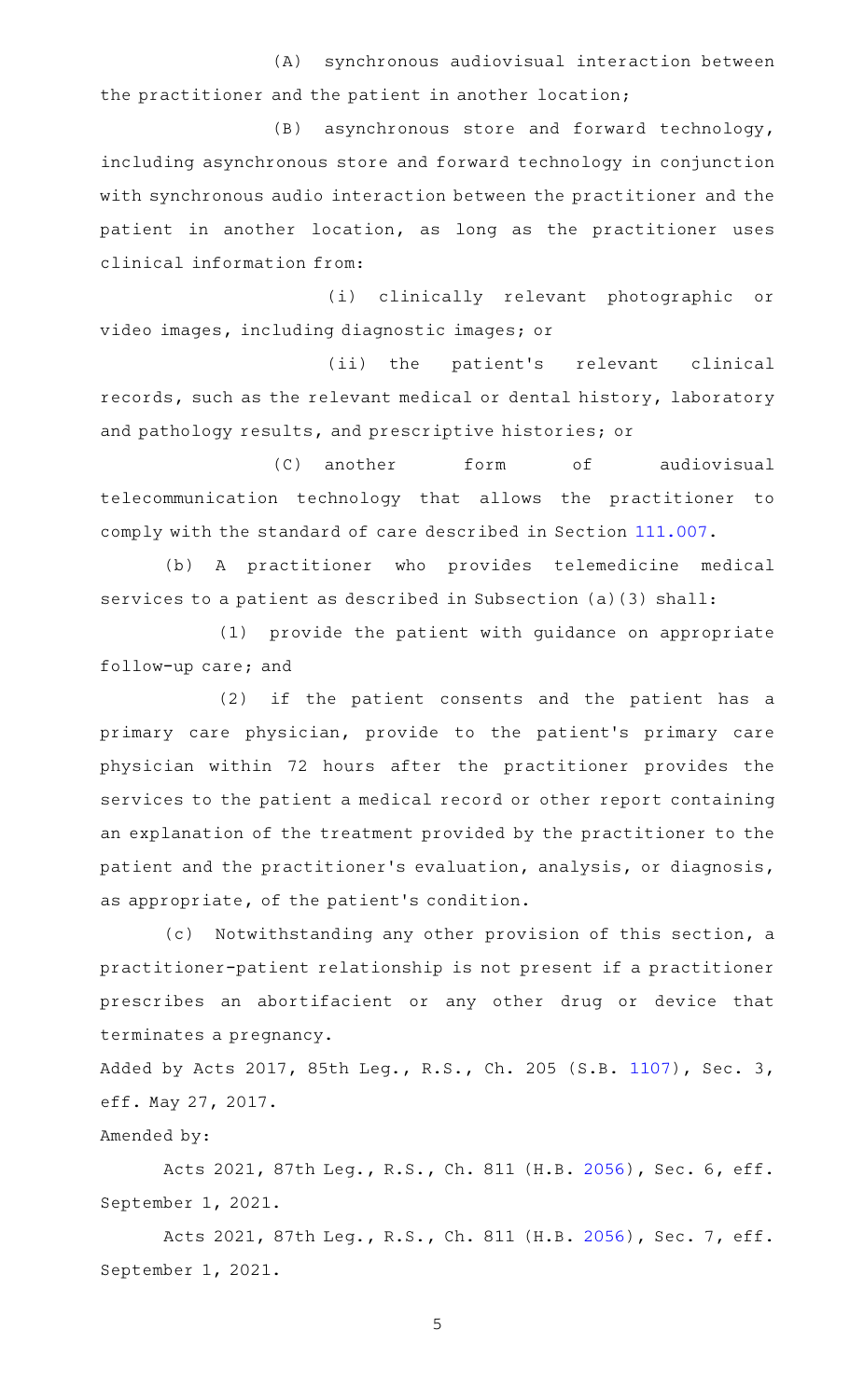Sec. 111.006. COORDINATION TO ADOPT RULES THAT DETERMINE VALID PRESCRIPTION. (a) The Texas Medical Board, the Texas Board of Nursing, the Texas Physician Assistant Board, and the Texas State Board of Pharmacy shall jointly adopt rules that establish the determination of a valid prescription in accordance with Section [111.005.](http://www.statutes.legis.state.tx.us/GetStatute.aspx?Code=OC&Value=111.005) Rules adopted under this section must allow for the establishment of a practitioner-patient relationship by a telemedicine medical service provided by a practitioner to a patient in a manner that complies with Section [111.005](http://www.statutes.legis.state.tx.us/GetStatute.aspx?Code=OC&Value=111.005)(a)(3).

(b) The Texas Medical Board, the Texas Board of Nursing, the Texas Physician Assistant Board, and the Texas State Board of Pharmacy shall jointly develop and publish on each respective board's Internet website responses to frequently asked questions relating to the determination of a valid prescription issued in the course of the provision of telemedicine medical services.

(c) The State Board of Dental Examiners and the Texas State Board of Pharmacy shall jointly adopt rules that establish the determination of a valid prescription in accordance with Section [111.005.](http://www.statutes.legis.state.tx.us/GetStatute.aspx?Code=OC&Value=111.005) Rules adopted under this subsection must allow for the establishment of a practitioner-patient relationship by a teledentistry dental service provided by a dentist to a patient in a manner that complies with Section [111.005\(](http://www.statutes.legis.state.tx.us/GetStatute.aspx?Code=OC&Value=111.005)a)(3) and must be substantially similar to the rules adopted under Subsection (a) of this section. The State Board of Dental Examiners and the Texas State Board of Pharmacy shall jointly develop and publish on each respective board's Internet website responses to frequently asked questions relating to the determination of a valid prescription issued in the course of the provision of teledentistry dental services.

Added by Acts 2017, 85th Leg., R.S., Ch. 205 (S.B. [1107](http://www.legis.state.tx.us/tlodocs/85R/billtext/html/SB01107F.HTM)), Sec. 3, eff. May 27, 2017.

Amended by:

Acts 2021, 87th Leg., R.S., Ch. 811 (H.B. [2056](http://www.legis.state.tx.us/tlodocs/87R/billtext/html/HB02056F.HTM)), Sec. 8, eff. September 1, 2021.

Sec. 111.007. STANDARD OF CARE FOR TELEMEDICINE MEDICAL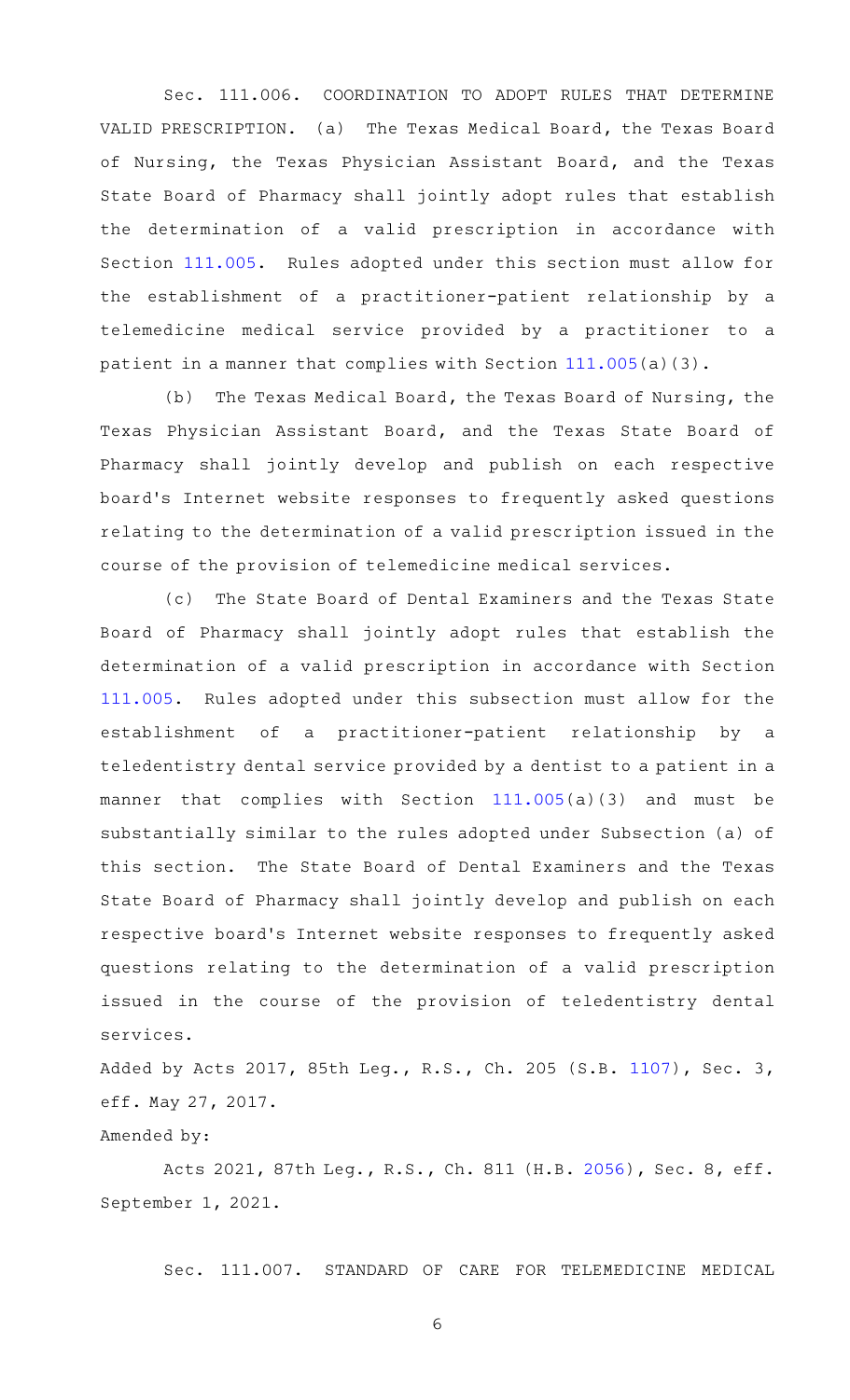SERVICES, TELEDENTISTRY DENTAL SERVICES, AND TELEHEALTH SERVICES. (a)AAA health professional providing a health care service or procedure as a telemedicine medical service, a teledentistry dental service, or a telehealth service is subject to the standard of care that would apply to the provision of the same health care service or procedure in an in-person setting.

(b) An agency with regulatory authority over a health professional may not adopt rules pertaining to telemedicine medical services, teledentistry dental services, or telehealth services that would impose a higher standard of care than the standard described in Subsection (a).

Added by Acts 2017, 85th Leg., R.S., Ch. 205 (S.B. [1107](http://www.legis.state.tx.us/tlodocs/85R/billtext/html/SB01107F.HTM)), Sec. 3, eff. May 27, 2017.

### Amended by:

Acts 2021, 87th Leg., R.S., Ch. 811 (H.B. [2056](http://www.legis.state.tx.us/tlodocs/87R/billtext/html/HB02056F.HTM)), Sec. 9, eff. September 1, 2021.

Sec. 111.0075. LICENSING FOR TELEDENTISTRY DENTAL SERVICES. A health professional providing a health care service or procedure as a teledentistry dental service is subject to the licensing requirements that would apply to the provision of the same health care service or procedure in an in-person setting. Added by Acts 2021, 87th Leg., R.S., Ch. 811 (H.B. [2056\)](http://www.legis.state.tx.us/tlodocs/87R/billtext/html/HB02056F.HTM), Sec. 10, eff. September 1, 2021.

Sec. 111.008. MENTAL HEALTH SERVICES EXCLUDED. This chapter does not apply to mental health services. Added by Acts 2017, 85th Leg., R.S., Ch. 205 (S.B. [1107](http://www.legis.state.tx.us/tlodocs/85R/billtext/html/SB01107F.HTM)), Sec. 3, eff. May 27, 2017.

Sec. 111.009. LIMITATION ON CERTAIN PRESCRIPTIONS. (a) In this section:

(1) "Controlled substance," "opiate," and "prescribe" have the meanings assigned by Section [481.002,](http://www.statutes.legis.state.tx.us/GetStatute.aspx?Code=HS&Value=481.002) Health and Safety Code.

(2) "National holiday" means a day described by Section [662.003\(](http://www.statutes.legis.state.tx.us/GetStatute.aspx?Code=GV&Value=662.003)a), Government Code.